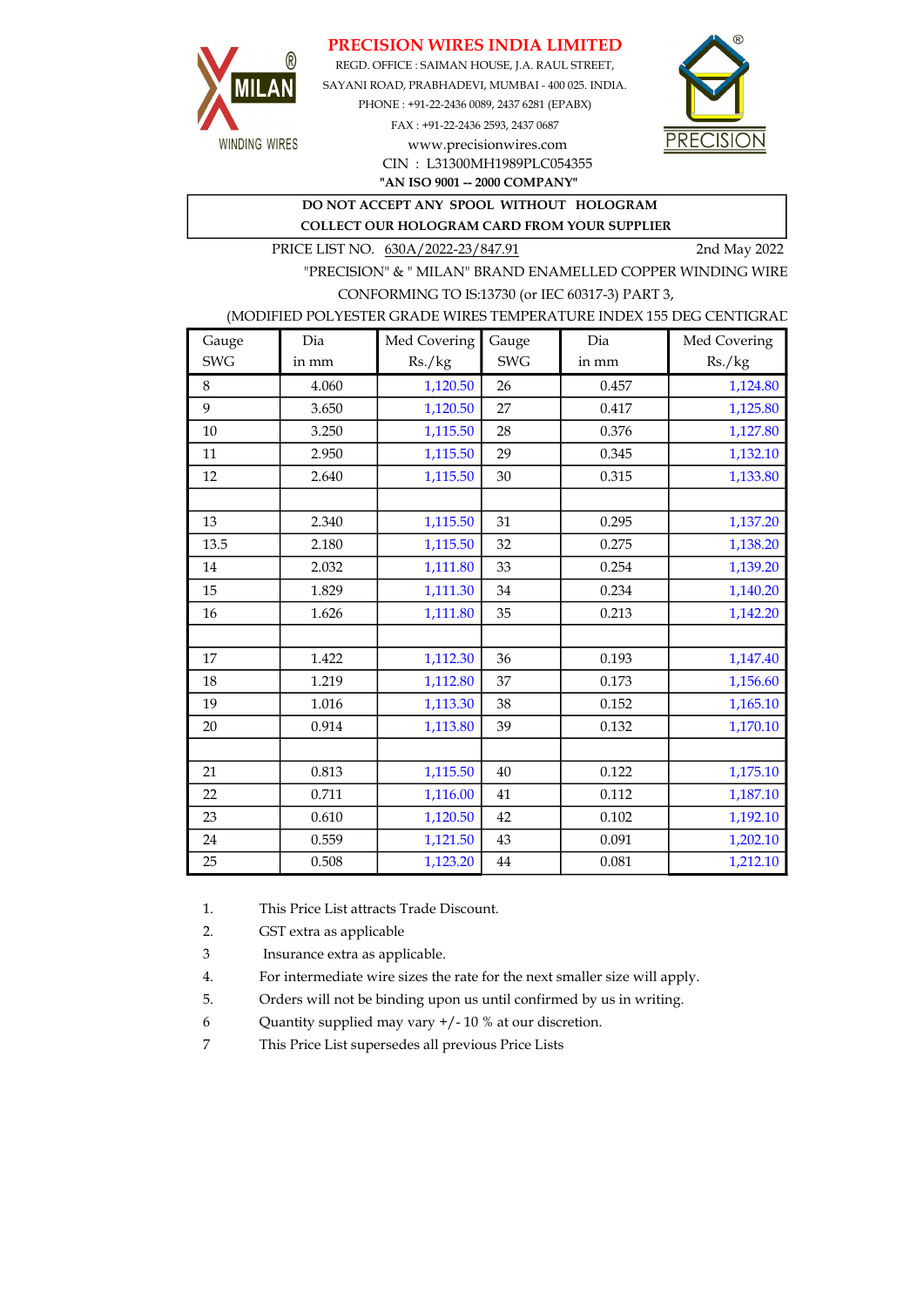

#### PRECISION WIRES INDIA LIMITED

SAYANI ROAD, PRABHADEVI, MUMBAI - 400 025. INDIA. PHONE : +91-22-2436 0089, 2437 6281 (EPABX) FAX : +91-22-2436 2593, 2437 0687 www.precisionwires.com REGD. OFFICE : SAIMAN HOUSE, J.A. RAUL STREET,



CIN : L31300MH1989PLC054355 "AN ISO 9001 -- 2000 COMPANY"

DO NOT ACCEPT ANY SPOOL WITHOUT HOLOGRAM COLLECT OUR HOLOGRAM CARD FROM YOUR SUPPLIER

PRICE LIST NO. 630B/2022-23/847.91 2nd May 2022

"PRECISION" & " MILAN" BRAND ENAMELLED COPPER WINDING WIRE CONFORMING TO IS:13730 PART 13, ( IEC 60317-13)

#### (DUAL COATED WIRES CLASS H+ WIRES TEMPERATURE INDEX 200 DEG CENTIGRAD

| Gauge           | Dia   | Med Covering | Gauge           | Dia   | Med Covering |
|-----------------|-------|--------------|-----------------|-------|--------------|
| <b>SWG</b>      | in mm | Rs./kg       | <b>SWG</b>      | in mm | Rs./kg       |
| 8               | 4.060 | 1,145.30     | 26              | 0.457 | 1,147.00     |
| 9               | 3.650 | 1,145.30     | 27              | 0.417 | 1,148.50     |
| 10              | 3.250 | 1,142.30     | 28              | 0.376 | 1,150.00     |
| 11              | 2.950 | 1,142.30     | 29              | 0.345 | 1,153.50     |
| $\overline{12}$ | 2.640 | 1,142.30     | $\overline{30}$ | 0.315 | 1,154.50     |
|                 |       |              |                 |       |              |
| 13              | 2.340 | 1,142.30     | 31              | 0.295 | 1,157.40     |
| 13.5            | 2.180 | 1,142.30     | 32              | 0.275 | 1,158.40     |
| 14              | 2.032 | 1,137.80     | 33              | 0.254 | 1,159.40     |
| 15              | 1.829 | 1,137.30     | 34              | 0.234 | 1,160.40     |
| 16              | 1.626 | 1,137.80     | 35              | 0.213 | 1,162.40     |
|                 |       |              |                 |       |              |
| 17              | 1.422 | 1,138.30     | 36              | 0.193 | 1,166.90     |
| 18              | 1.219 | 1,138.80     | 37              | 0.173 | 1,173.90     |
| 19              | 1.016 | 1,139.30     | 38              | 0.152 | 1,182.40     |
| 20              | 0.914 | 1,139.80     | 39              | 0.132 | 1,187.40     |
|                 |       |              |                 |       |              |
| 21              | 0.813 | 1,141.50     | 40              | 0.122 | 1,192.40     |
| 22              | 0.711 | 1,142.00     | 41              | 0.112 | 1,204.40     |
| 23              | 0.610 | 1,144.00     | 42              | 0.102 | 1,212.40     |
| 24              | 0.559 | 1,145.00     | 43              | 0.091 | 1,219.40     |
| 25              | 0.508 | 1,146.00     | 44              | 0.081 | 1,229.40     |

- 1. This Price List attracts Trade Discount.
- 2. GST extra as applicable
- 3 Insurance extra as applicable.
- 4. For intermediate wire sizes the rate for the next smaller size will apply
- 5. Orders will not be binding upon us until confirmed by us in writing.
- 6. Quantity supplied may vary  $+/-10\%$  at our discretion.
- 7 This Price List supersedes all previous Price Lists



# PRECISION WIRES INDIA LIMITED

REGD. OFFICE : SAIMAN HOUSE, J.A. RAUL STREET, SAYANI ROAD, PRABHADEVI, MUMBAI - 400 025. INDIA. PHONE : +91-22-2436 0089, 2437 6281 (EPABX)

> FAX : +91-22-2436 2593, 2437 0687 www.precisionwires.com CIN : L31300MH1989PLC054355